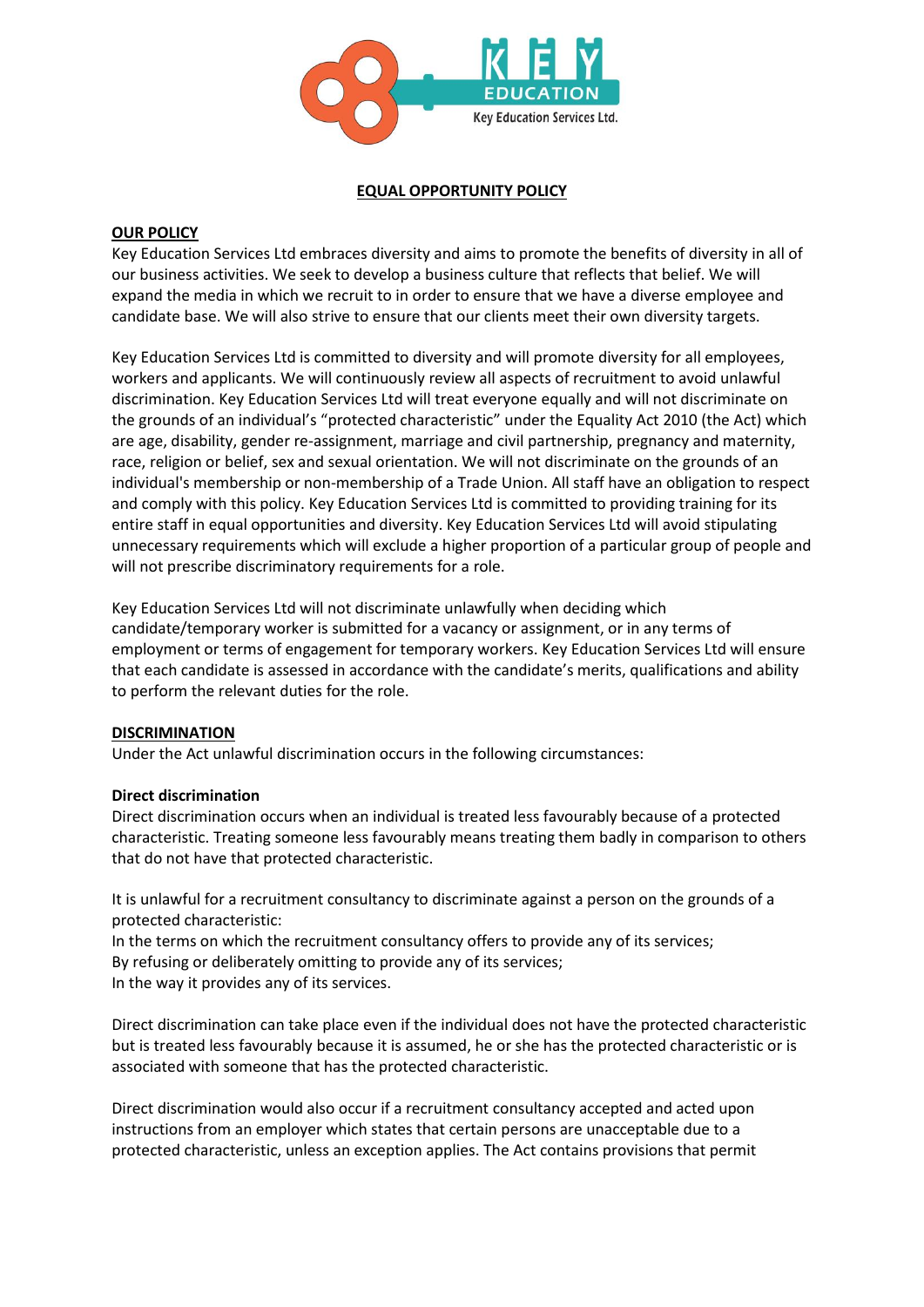

specifying a requirement that an individual must have a particular protected characteristic in order to undertake a job. These provisions are referred to as occupational requirements. Where there is an occupational requirement then the client must show that applying the requirement is a proportionate means of achieving a legitimate aim, i.e. the employer must be able to objectively justify applying the requirement. An occupational requirement does not allow an employer to employ someone on less favourable terms or to subject a person to any other detriment. Neither does an occupational requirement provide an excuse against harassment or victimisation of someone who does not have the occupational requirement.

#### **Indirect discrimination**

Indirect discrimination occurs when a provision, criterion or practice (PCP) is applied but this results in people who share a protected characteristic being placed at a disadvantage in comparison to those who do not have the protected characteristic. If the PCP can be objectively justified it will not amount to discrimination.

Indirect discrimination would also occur if a recruitment consultant accepted and acted upon an indirectly discriminatory instruction from an employer.

If the vacancy requires characteristics which amount to an occupational requirement or the instruction is discriminatory but there is an objective justification, Key Education Services Ltd will not proceed with the vacancy unless the client provides written confirmation of the occupational requirement, exception or justification.

Key Education Services Ltd will use best endeavours to comply with the Act and will not accept instructions from clients that will result in unlawful discrimination.

#### **Harassment**

Under the Act, harassment is defined as unwanted conduct that relates to a protected characteristic which has the purpose or effect of violating an individual's dignity or creating an intimidating, hostile, degrading, humiliating or offensive environment for that individual. This includes unwanted conduct of a sexual nature.

Key Education Services Ltd is committed to providing a work environment free from unlawful harassment.

Key Education Services Ltd will ensure that the consultants do not harass any individual. Examples of prohibited harassment are:

Verbal or written conduct containing derogatory jokes or comments;

Slurs or unwanted sexual advances;

Visual conduct such as derogatory or sexually orientated posters;

Photographs, cartoons, drawings or gestures which some may find offensive;

Physical conduct such as assault, unwanted touching, or any interference because of sex, race or any other protected characteristic basis;

Threats and demands to submit to sexual requests as a condition of continued employment or to avoid some other loss, and offers of employment benefits in return for sexual favours; Retaliation for having reported or threatened to report harassment.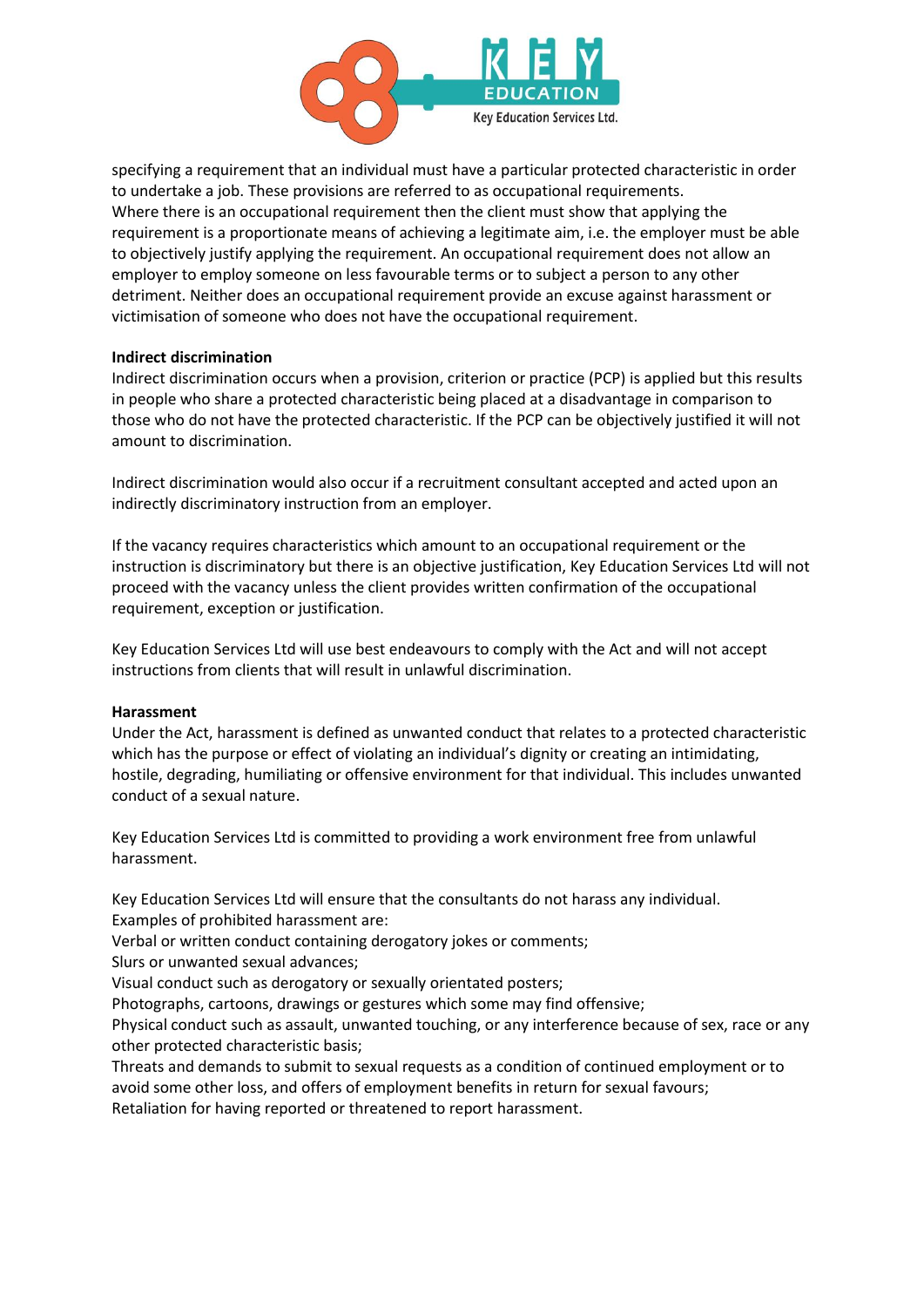

If an individual believes that they have been unlawfully harassed, they should make an immediate report to Samantha Dyson followed by a written complaint as soon as possible after the incident. The details of the complaint should include:

Details of the incident

Name(s) of the individual(s) involved

Name(s) of any witness(es)

Key Education Services Ltd will undertake a thorough investigation of the allegations. If it is concluded that harassment has occurred, remedial action will be taken.

All employees and workers will be expected to comply with Key Education Services Ltd.'s policy on harassment in the workplace. Any breach of such a policy will lead to the appropriate disciplinary action.

Any individual who Key Education Services Ltd finds to be responsible for harassment will be subject to the disciplinary procedure and the sanction may include termination.

# **Victimisation**

Under the Act victimisation occurs when an individual is treated unfavourably because he/she has done a 'protected act' which is bringing a claim for unlawful discrimination or raising a grievance about discrimination or giving evidence in respect of a complaint about discrimination. Key Education Services Ltd will ensure that the consultants do not victimise any individual.

## **DISABLED PERSONS**

Discrimination occurs when a person is treated unfavourably as a result of their disability. In direct discrimination occurs where a provision, criterion or practice is applied by or on behalf of an employer, or any physical feature of the employer's premises, places a disabled person at a substantial disadvantage in comparison with persons who are not disabled.

In recruitment and selection there may be a requirement to make reasonable adjustments. For example, it might be necessary to have different application procedures for partially sighted or blind applicants that enable them to use Braille. With testing and assessment methods and procedures, tests can only be justified if they are directly related to the skills and competencies required for the job. Even then, it might be appropriate to have different levels of acceptable test results, depending on the disability. For example, an applicant with a learning disability might need more time to complete a test, or not be expected to reach the same standard as other non-disabled applicants.

Reasonable adjustments in recruiting could include: Modifying testing and assessment procedures; Meeting the candidate at alternative premises which are more easily accessible; Having flexibility in the timing of interviews; Modifying application procedures and application forms; Providing a reader or interpreter.

Wherever possible Key Education Services Ltd will make reasonable adjustments to hallways, passages and doors in order to provide and improve means of access for disabled employees and workers. However, this may not always be feasible, due to circumstances creating such difficulties as to render such adjustments as being beyond what is reasonable in all the circumstances.

Key Education Services Ltd will not discriminate against a disabled person: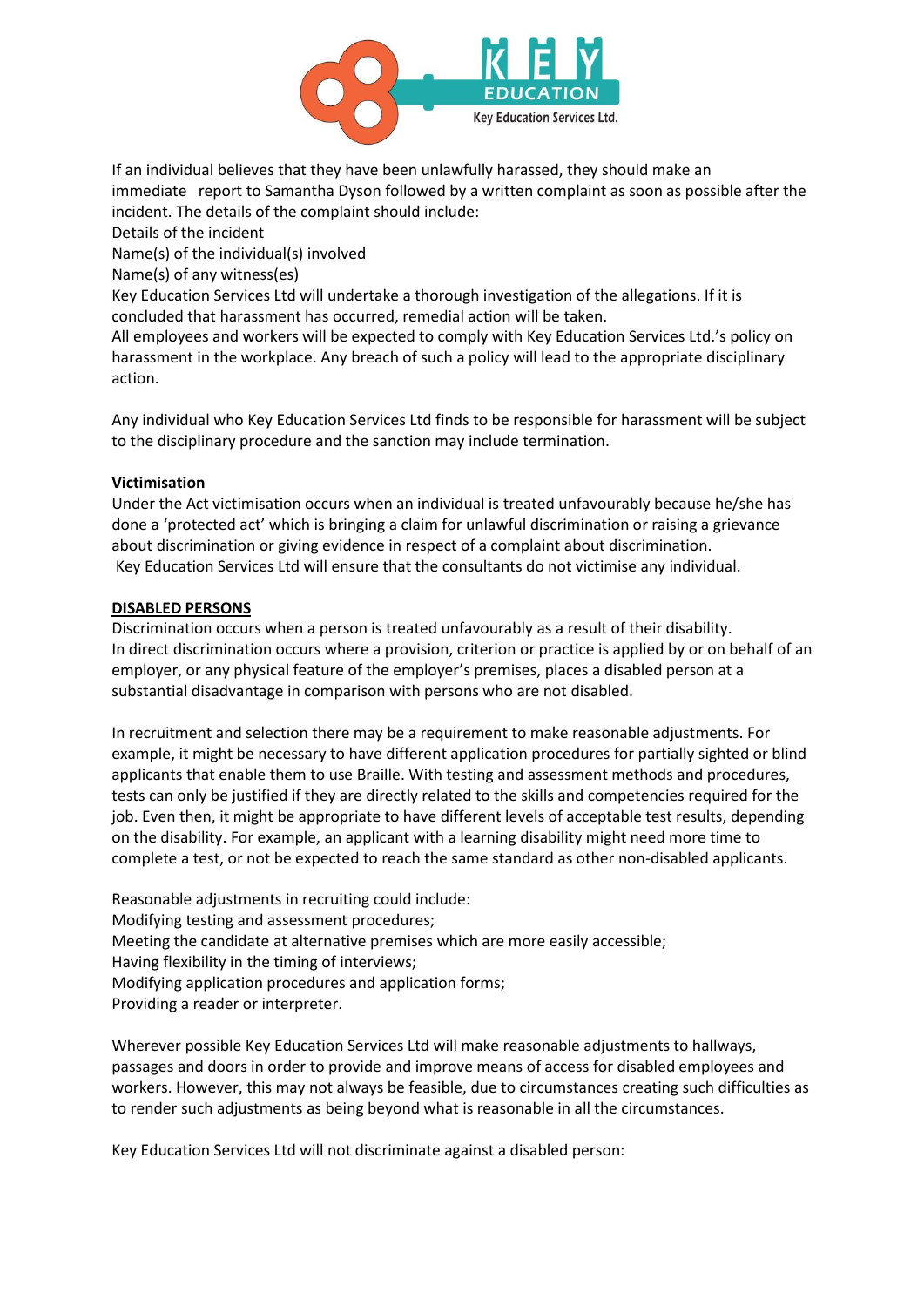

In the arrangements i.e. application form, interview or arrangements for selection for determining whom a job should be offered; or

In the terms on which employment or engagement of temporary workers is offered; or By refusing to offer, or deliberately not offering the disabled person a job for reasons connected with their disability; or

In the opportunities afforded to the person for receiving any benefit, or by refusing to afford, or deliberately not affording him or her any such opportunity; or

By subjecting the individual to any other detriment (detriment will include refusal of training or transfer, demotion, reduction of wage, or harassment).

Key Education Services Ltd will make career opportunities available to all people with disabilities and every practical effort will be made to provide for the needs of staff, candidates and clients.

## **AGE DISCRIMINATION**

Under the Act, it is unlawful to directly or indirectly discriminate against or to harass or victimise a person because of age. Age discrimination does not just provide protection for people who are older or younger. People of all ages are protected.

A reference to age is a reference to a person's age group. People who share the protected characteristic of age are people who are in the same age group. Age group can have various references: Under 21s People in their 40s Adults

Key Education Services Ltd will not discriminate directly or indirectly, harass or victimise any person on the grounds of their age. We will encourage clients not to include any age criteria in job specifications and every attempt will be made to encourage clients to recruit on the basis of competence and skills and not age.

Key Education Services Ltd is committed to recruiting and retaining employees whose skills, experience, and attitude are suitable for the requirements of the various positions regardless of age. No age requirements will be stated in any job advertisements on behalf of the company. If Key Education Services Ltd requests age as part of its recruitment process such information will not be used as selection, training or promotion criteria or in any detrimental way and is only for compilation of personal data, which the company holds on all employees and workers and as part of its equal opportunities monitoring process. In addition if under age 22 to adhere to Conduct of Employment Agencies and Employment Business Regulations 2003 and other relevant legislation applicable to children or young candidates.

Where a client requests age or date of birth, this will have to be under an occupational requirement or with an objective justification which should be confirmed in writing.

#### **PART-TIME WORKERS**

This policy also covers the treatment of those employees and workers who work on a part-time basis, Key Education Services Ltd recognises that it is an essential part of this policy that part time employees are treated on the same terms, with no detriment, as full time employees (albeit on a pro rata basis) in matters such as rates of pay, holiday entitlement, maternity leave, parental and domestic incident leave and access to our pension scheme. Key Education Services Ltd also